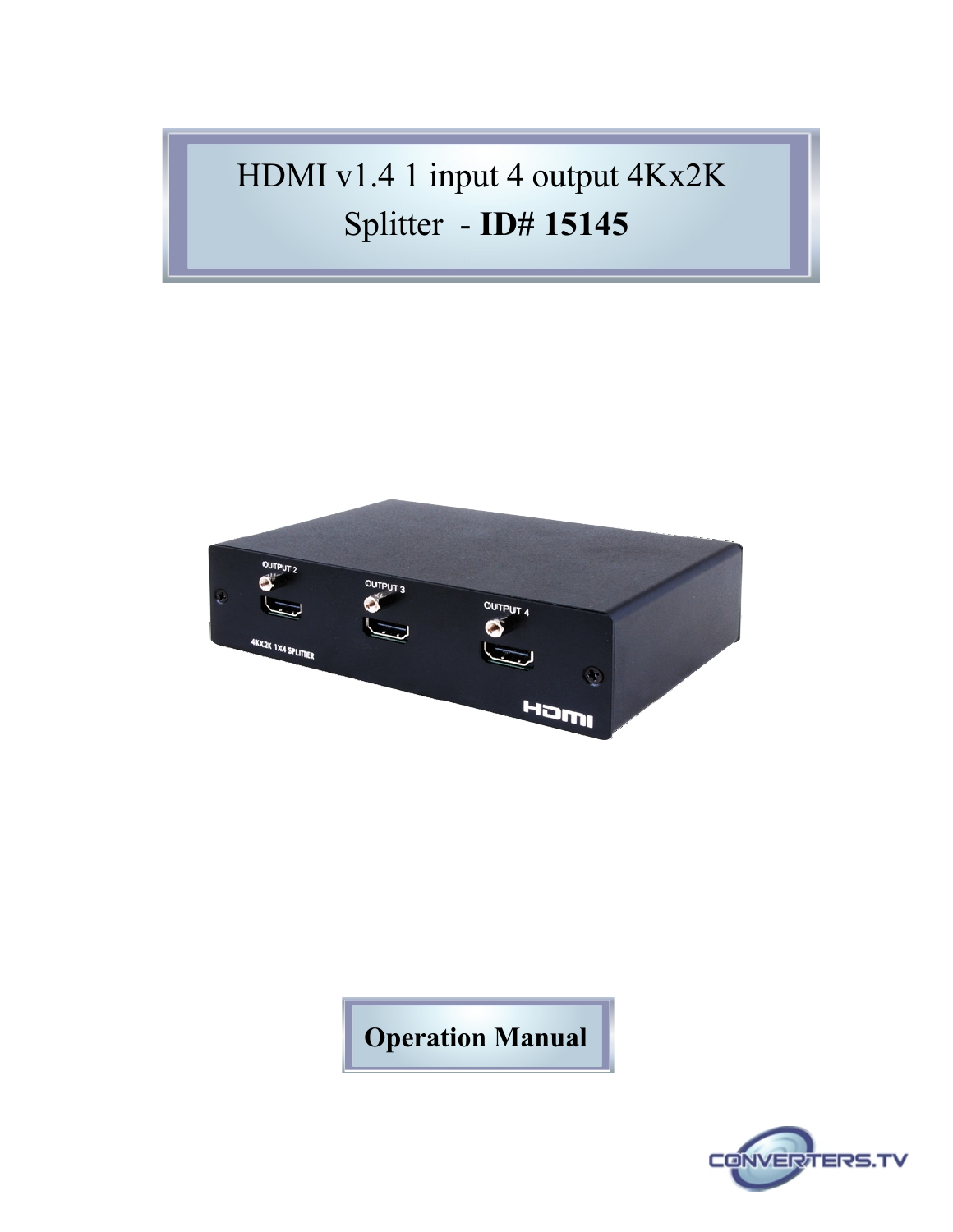| <b>Introduction</b>        | The v1.4 1x4 HDMI 4Kx2K Splitter is a high performance splitter that<br>supports $4K \times 2K$ , 3D, 12-bit Deep Color as well as High Definition Lossless<br>Audio. With its 3Gbps bandwidth and the addtional features of the latest<br>HDMI standards you can be sure of great HDMI distribution. |
|----------------------------|-------------------------------------------------------------------------------------------------------------------------------------------------------------------------------------------------------------------------------------------------------------------------------------------------------|
| <b>Features</b>            | Supports HDTV resolutions up to $4K \times 2K/30$ Hz<br>HDMI and DVI compatible<br>$\bullet$<br>Supports 1080p@60Hz, Deep Color 12-bit<br>Supports LPCM 7.1CH, Dolby TrueHD, and DTS-HD Master Audio<br>Supports 3D                                                                                   |
| <b>Applications</b>        | Simultaneously display one HDMI source on 2 TVs/projectors<br>Showroom display<br>University lecture hall display<br>Retail sales display<br>Commercial presentation switcher/scaler                                                                                                                  |
| <b>System Requirements</b> |                                                                                                                                                                                                                                                                                                       |

- HDMI equipped source devices such as a DVD/Blu-ray play with HDMI cables or DVI to HDMI cables
- HDMI equipped displays (TVs or monitors) with HDMI cables

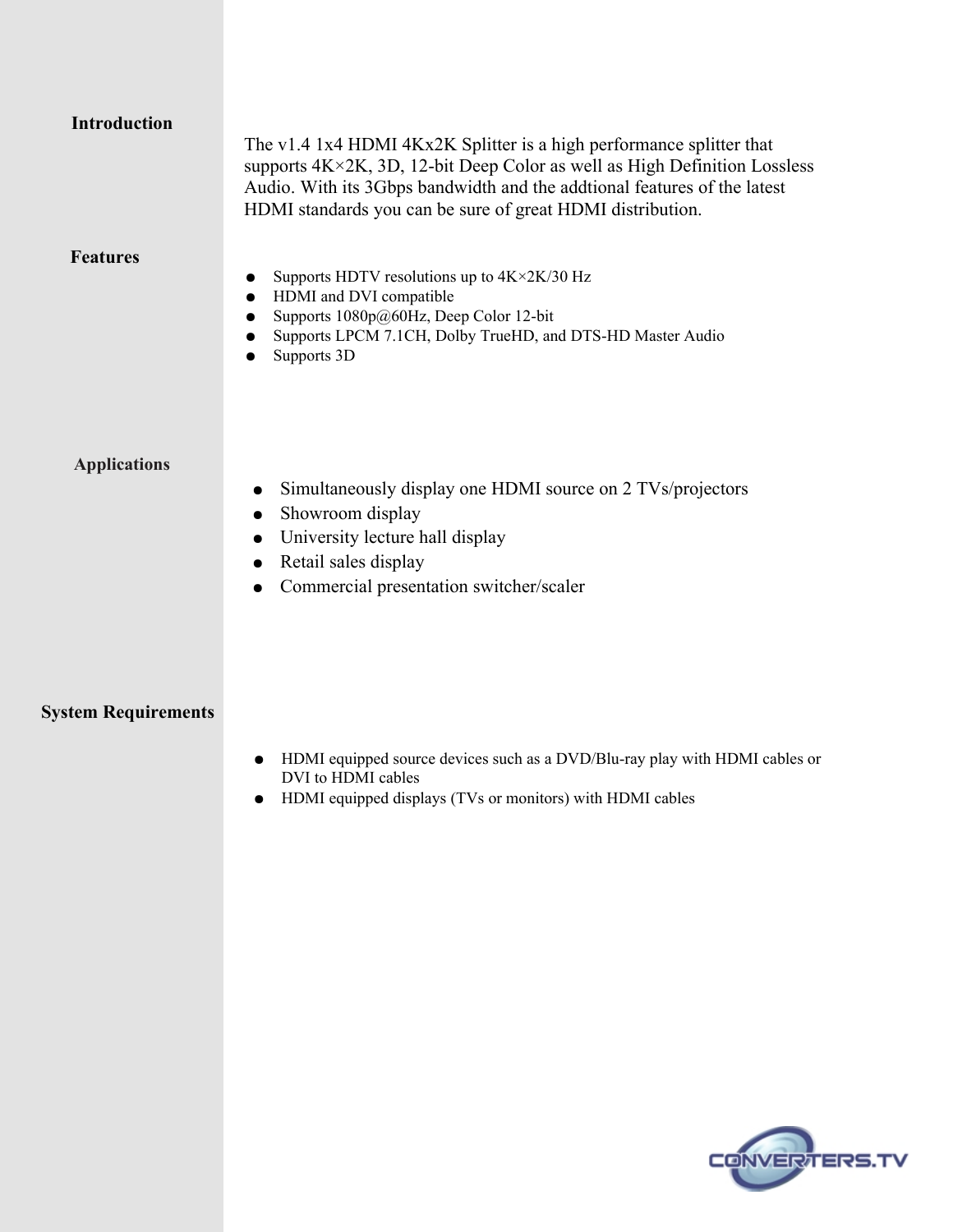#### **Operation Controls and Functions**

#### **Front Panel**



#### **1. HDMI OUTPUT**

Connect each of the output ports to the HDMI display for simultaneous HDMI distribution.



#### **Back Panel**

**1. SERVICE:** Manufacturer use only.

**2. HDMI OUTPUT:** Connect each of the output ports to the HDMI display for simultaneous HDMI distribution.

**3. HDMI INPUT:** Connect the input port to the HDMI or DVI output of your source equipment such as DVD player or set-top box.

**4. EDID STD/TV:** The default factory setting is TV, when in this mode, the unit will detect the first HDMI output source's EDID setings and record in the unit's memory. If there are any audio or video issues then switch the unit to STD mode and power cycle it. The Splitter will scan all connected displays and provide the highest common settings. **5. SYNC LED:** The LED will illuminate when the HDMI source signal is connected to the input port.

**6. POWER LED**: The power LED will illuminate when the unit is powered.

**7. DC 5V**: Connect the 5V DC power supply into the splitter and Plug the adaptor to AC wall outlet.